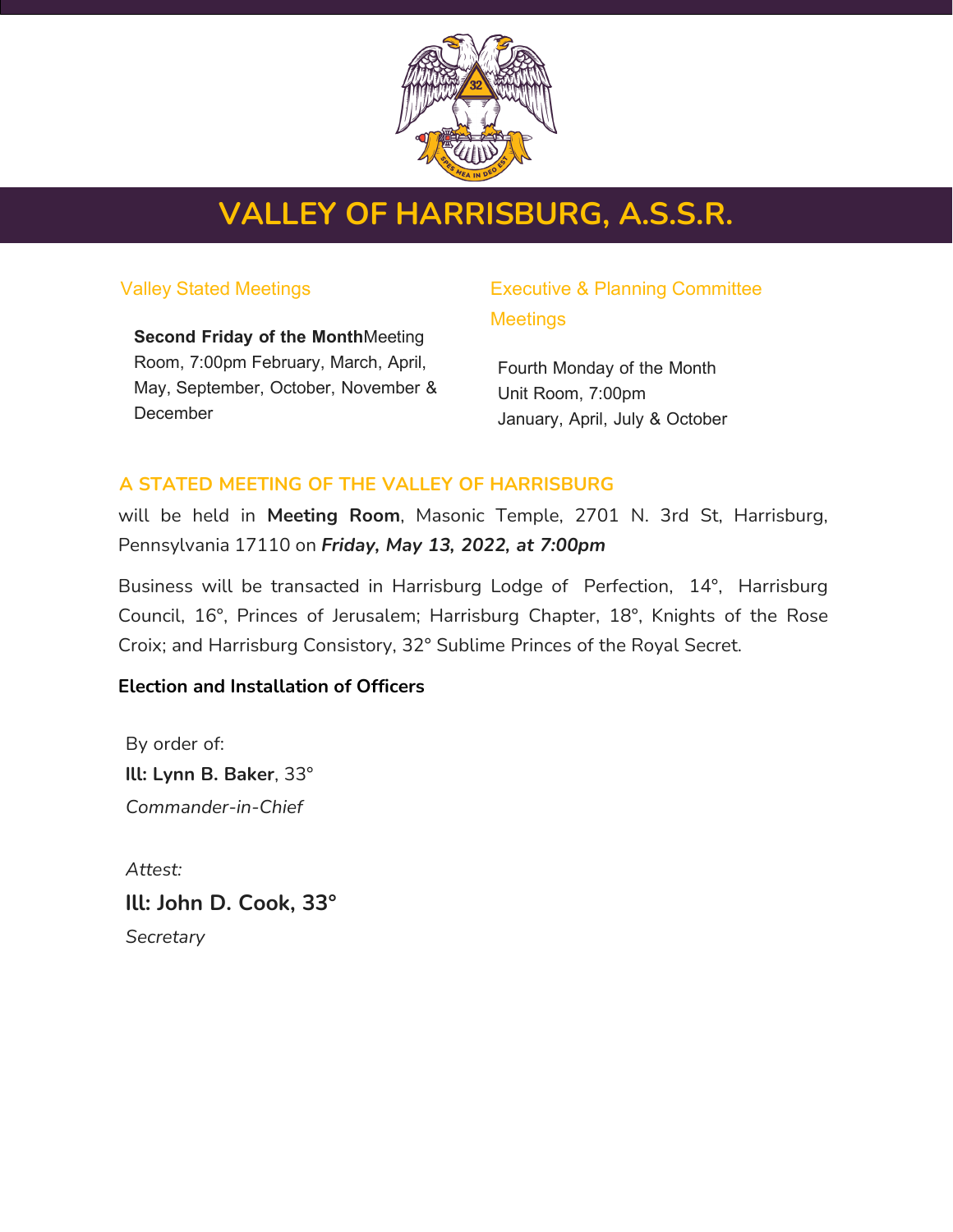## **MESSAGE FROM THE COMMANDER-IN-CHIEF**

Brethren, our May meeting is coming up fast as well as our May reunion. We are still in need of new members to help put us over the top for the Valley of Excellence award. We are at a total of 39 so far for this reunion. Please go to your Lodge and replace yourself with a worthy Master Mason. We will take petitions up to Friday night before the reunion. If you have a potential member and they can't make it Friday but can on Saturday, we can take care of that with the Rite on the Road. We will initiate them, so they only need to come on Saturday. A few selling points for this reunion are the free Dudley Pocket watch ticket for the new member and first line signer if present for the reunion. Your dues are paid for a year in the fee for joining. The honored guest is Brother Jeffery M. Wonderling RWGM. Please remember we have our Ladies entertainment on Sunday after the reunion. Spread the word we are hoping for a nice turn out for this event.

**Ill: Lynn B. "Bud" Baker, 33°**

## **VALLEY OF HARRISBURG NEWS**

Brethren, Spring Reunion is upon us, and we have the honor of receiving Ill: Jeffrey M. Wonderling, 33°, RWGM as our Honored Guest. May 20-22 will be the Spring Reunion with some great entertainment, a Steely Dan Tribute Band, on Sunday the 22nd that is open and free for all of the members and their families. We will be pulling the winning Dudley Watch raffle ticket on Saturday May 21st. If you haven't bought your ticket yet, see any Valley officer or go online to the Valley website and get it there. For only \$20.00 you could be the proud owner of a N0.2 Dudley Pocket Watch. Be a 1st line signer of a petition and you must accompany your candidate and you will receive 1 free raffle ticket. Each petitioner who is present at the Reunion will also receive a free ticket. Come on out and shake the Grand Masters hand and enjoy the fellowship.

Valley of Harrisburg Attn: Valley Secretary 2701 N. 3rd St Harrisburg, PA 17110 Phone: (717) 238-8867 Email: [john@valleyofharrisburg.org](mailto:john@valleyofharrisburg.org)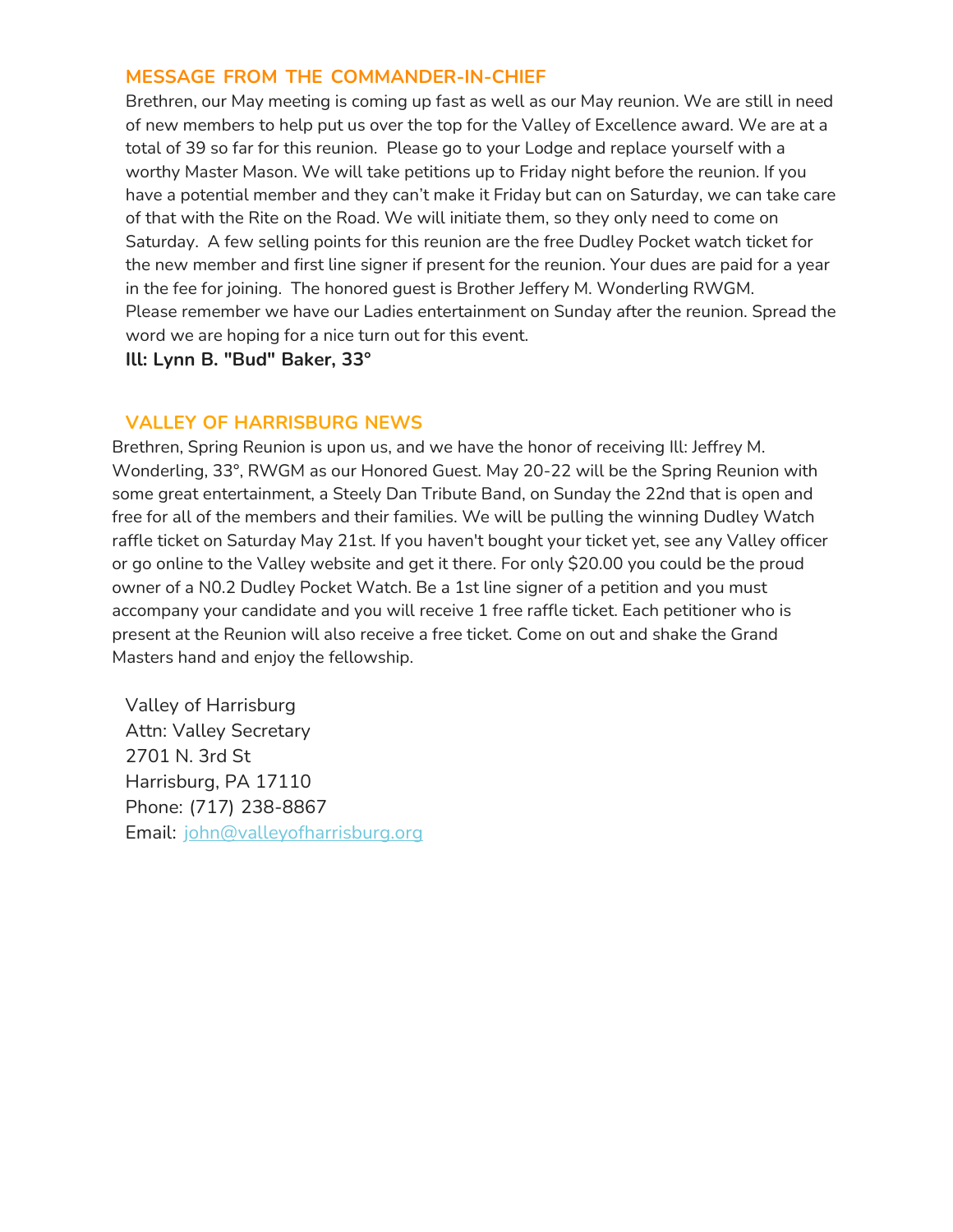### **VALLEY OF HARRISBURG OFFICERS 2021-2022**

#### **LODGE OF PERFECTION**

*Thrice Potent Master* Michael P. McGinnis, 32° (717) 580-1736 [mcginnis@pa.net](mailto:mcginnis@pa.net)

#### **COUNCIL PRINCES OF JERUSALEM**

*Sovereign Prince* Charles E. Goetz, Jr., 32° (717) 377-8643 [cgoetz1092@comcast.net](mailto:cgoetz1092@comcast.net)

#### **CHAPTER OF ROSE CROIX**

*Most Wise Master* David L. Gerstenlauer. 32°(717) 512-6695 [redleg28dlg@verizon.net](mailto:redleg28dlg@verizon.net)

#### **CONSISTORY**

*Commander in Chief* Ill. Lynn B. Baker, 33° (570) 850-3557 [CIC@valleyofharrisburg.org](mailto:CIC@valleyofharrisburg.org)

*First Lt. Commander* Ill. D. Scott Goodhart, 33° *Second Lt. Commander* Ill. Robert C. Snyder II, 33° *Secretary* Ill. John D. Cook, 33° *Treasurer* Ill. Scott T. Matincheck, 33°

#### **TRUSTEES**

Thomas O. Morgan, 33° William R. Swinehart,33° Steven M. Pippin, 33° William J. Prazenica, 33° Glenn R. Grell, 33° Barry L. Everly, 33° John E. Shoop, 33°

#### **CALENDAR of EVENTS**

2022 Scottish Rite Masonic Year

Saturday, May 7, 2022 – Seafood Feast/Kentucky Derby

**Friday, May 13, 2022** - Stated Meeting - Election andInstallation of Officers

**May 20, 21, 22, 2022** - Valley of Harrisburg Spring 2022 Reunion and Ladies Entertainment

 Saturday, August 20, 2022 – Cornhole Tournament/Chicken BBQ

# **Living Past Commanders in Chief Valley of Harrisburg**

Ill. Philip A. Rickert, 33°, 2018-21 Ill. Kenneth E. Beard, 33°, 2015-18 Ill. William S. Arnold, Sr., 33°,2012-15 Ill. Jeffrey D. Hersey, 33°, 2009-12 Ill. Frank J. DeStefano, Jr., 33°, 2006-09 Ill. John B. Ewell, 33°, 2003-046 Ill. Gary P. Wendt, 33°,2000-03 Ill. William A. Bailey, 33°, 1997-98 Ill. James A. Shoop, 33°, 1994-97 Ill. George H. Hohenshildt, 33°, 1982-1985